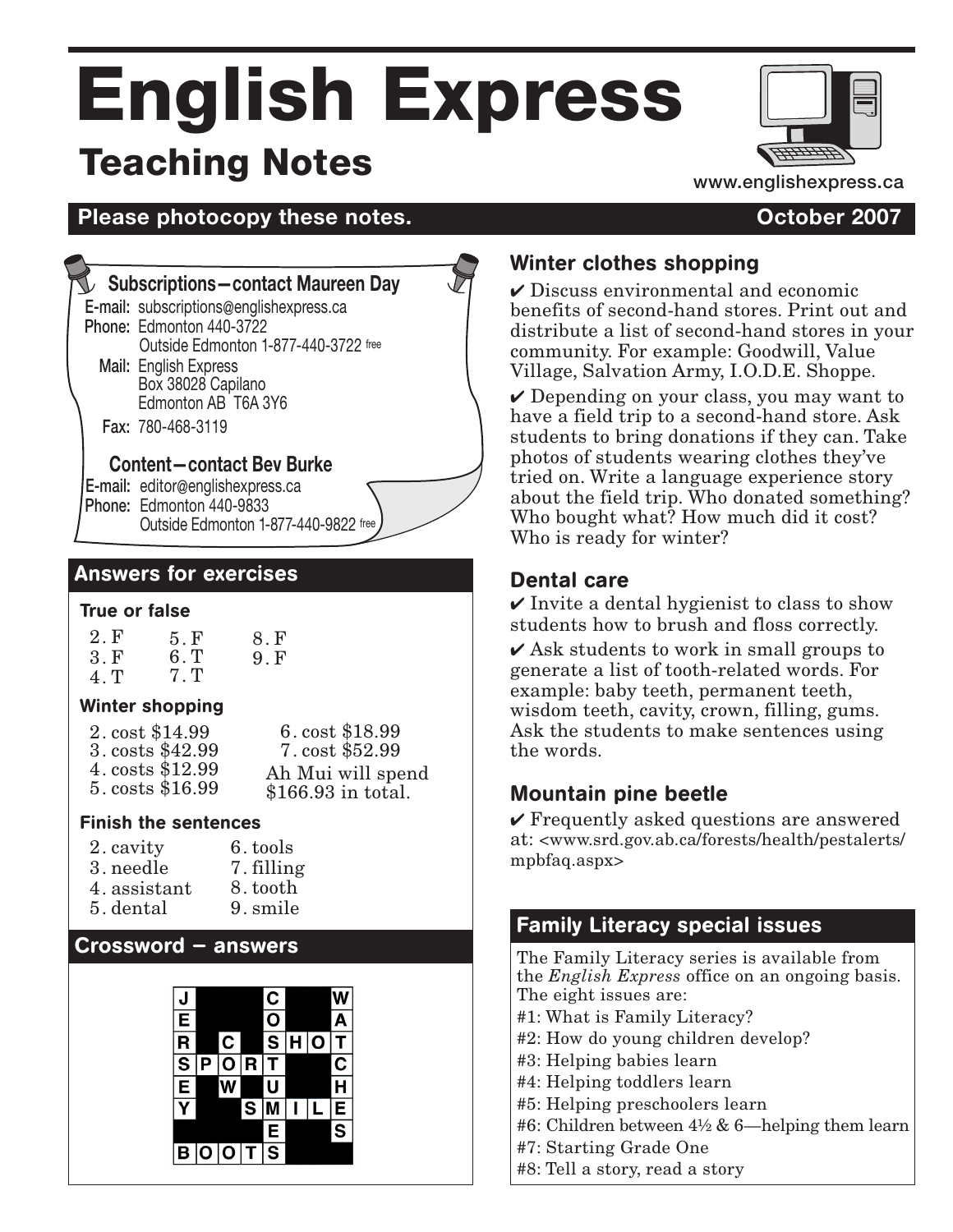### **True or false** Answers on page TN-1

Write a T on the line if the sentence is true. Write an F if the sentence is false.

- $E$  1. The beetles have attacked 5 million pine trees in Alberta.
- 2. The pine beetles eat the roots of the pine trees. \_\_\_
- 3. A few pine trees will be cut down and burned. \_\_\_
- 4. Don't bring firewood with bark into Alberta from other places. \_\_\_
- 5. Thanksgiving is on October 21 this year. \_\_\_
- 6. The Canadian dollar is worth almost the same as the U.S. dollar. \_\_\_
- 7. Daylight saving time ends in November this year. \_\_\_
- 8. The best time to get a flu shot is from March to mid-May. \_\_\_
- 9. Halloween is a time to ask yourself, "What am I thankful for?" \_\_\_

## Winter clothes shopping and the control of the Answers on page TN-1

Ah Mui is buying these clothes for winter. Look at the prices. Finish the sentences.

| \$42.99<br>3. The long underwear __________________.<br>\$52.99<br>\$18.99<br>\$12.99<br>6. The gloves |
|--------------------------------------------------------------------------------------------------------|
|                                                                                                        |
|                                                                                                        |
|                                                                                                        |
|                                                                                                        |
|                                                                                                        |
| \$6.99<br> \$14.99                                                                                     |
| <b>Example 18 What will Ah Mui spend in total?</b><br>Art: Nola Johnston                               |

Page TN-2 • Teaching Notes for English Express • October 2007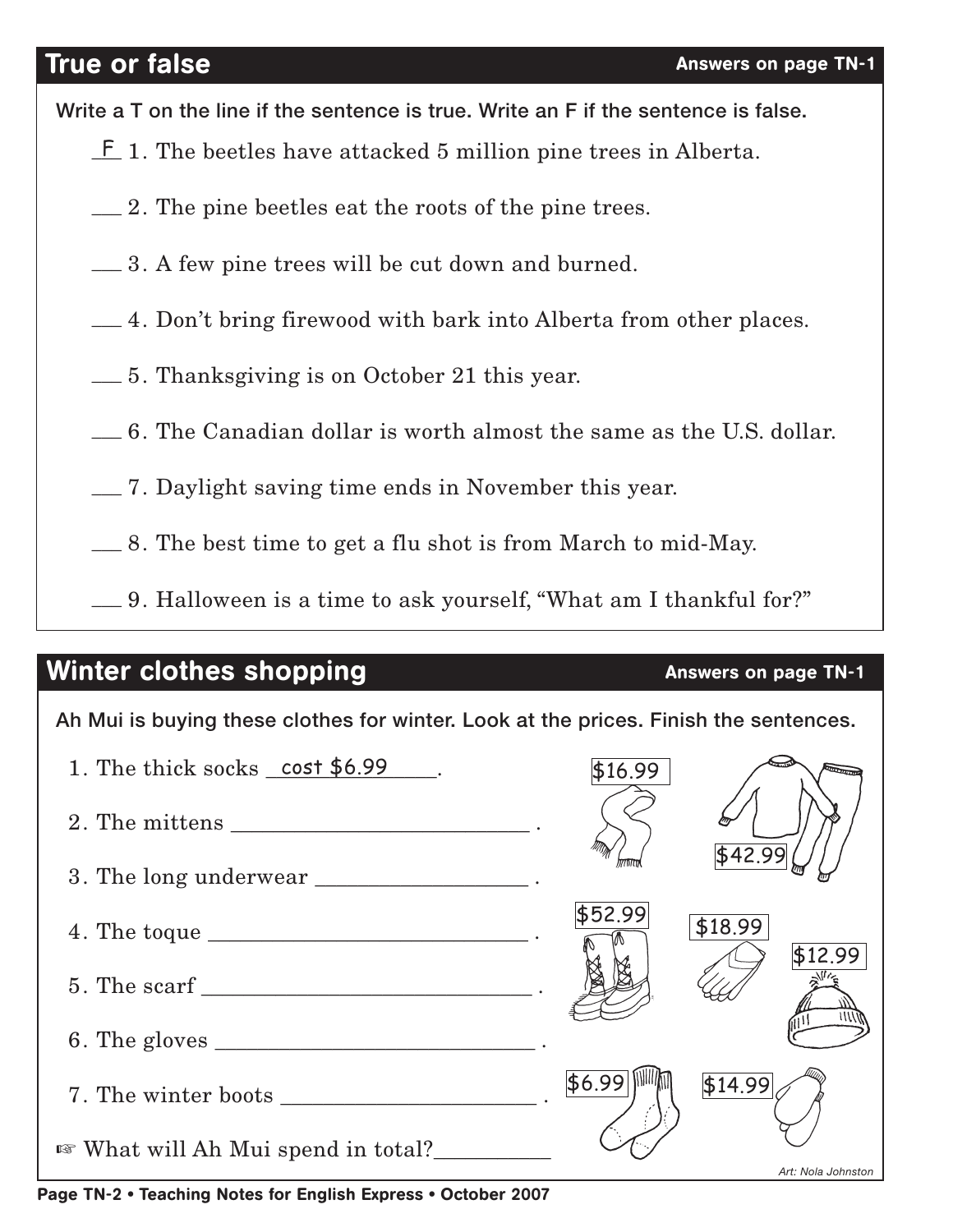# Winter is coming!

Choose words from the box below to fill in the blanks.

| SHOW<br>travel kit | windshield washer fluid<br>winter jacket                                                                                | shovelling<br>snowsuit | boot protector<br>power failure |
|--------------------|-------------------------------------------------------------------------------------------------------------------------|------------------------|---------------------------------|
|                    | 1. The car is covered with <u>snow</u> .                                                                                |                        |                                 |
|                    |                                                                                                                         |                        |                                 |
|                    | It will help to waterproof her boots.                                                                                   |                        |                                 |
|                    |                                                                                                                         |                        |                                 |
|                    | <i>It's a special kind for winter.</i>                                                                                  |                        |                                 |
|                    | It has blankets, food, water, jumper cables, warm clothes,<br>a first aid kit, a flashlight, candles and matches in it. |                        | in the trunk.                   |
|                    | electicity or heat in the house.                                                                                        |                        |                                 |
|                    |                                                                                                                         |                        | Art: Nola Johnston              |